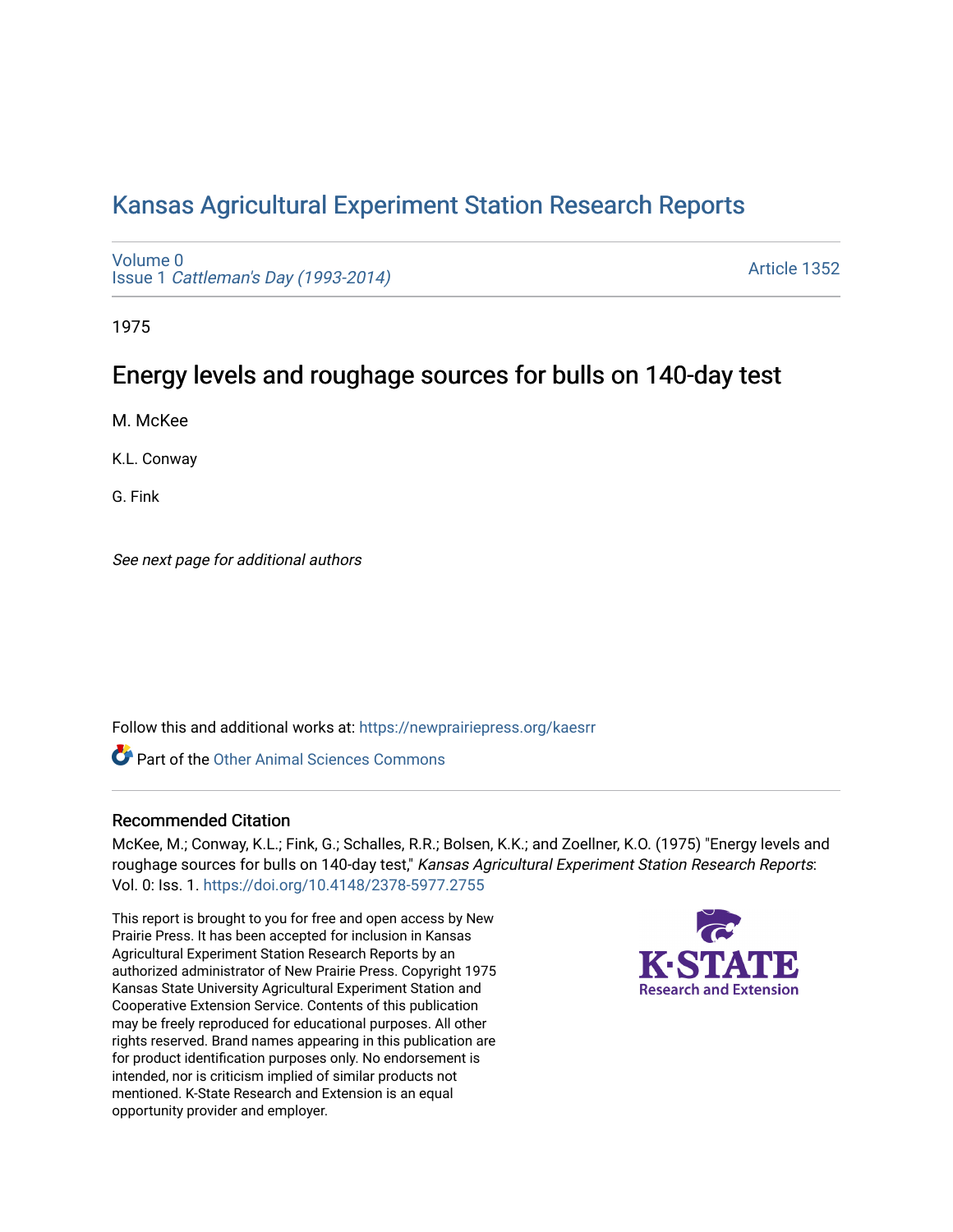### Energy levels and roughage sources for bulls on 140-day test

#### **Abstract**

Thirty-nine Angus, Hereford, and part Simmental bulls were tested 140 days (December 18, 1973 to May 6,1974) for weight gained. Bulls were divided into four groups and fed four different rations that had been formulated for two energy levels (high and medium) and two sources of roughage (corn silage or oats and prairie hay). Average daily gains (lbs.) on the four rations were: high energy silage, 3.48; high energy oats and prairie hay, 3.27; low energy silage, 2.58; and low energy oats and prairie hay, 3.41.

#### Keywords

Cattlemen's Day, 1975; Report of progress (Kansas State University. Agricultural Experiment Station); 230; Beef; Energy; Roughage; Bulls

#### Creative Commons License



This work is licensed under a [Creative Commons Attribution 4.0 License](https://creativecommons.org/licenses/by/4.0/).

#### Authors

M. McKee, K.L. Conway, G. Fink, R.R. Schalles, K.K. Bolsen, and K.O. Zoellner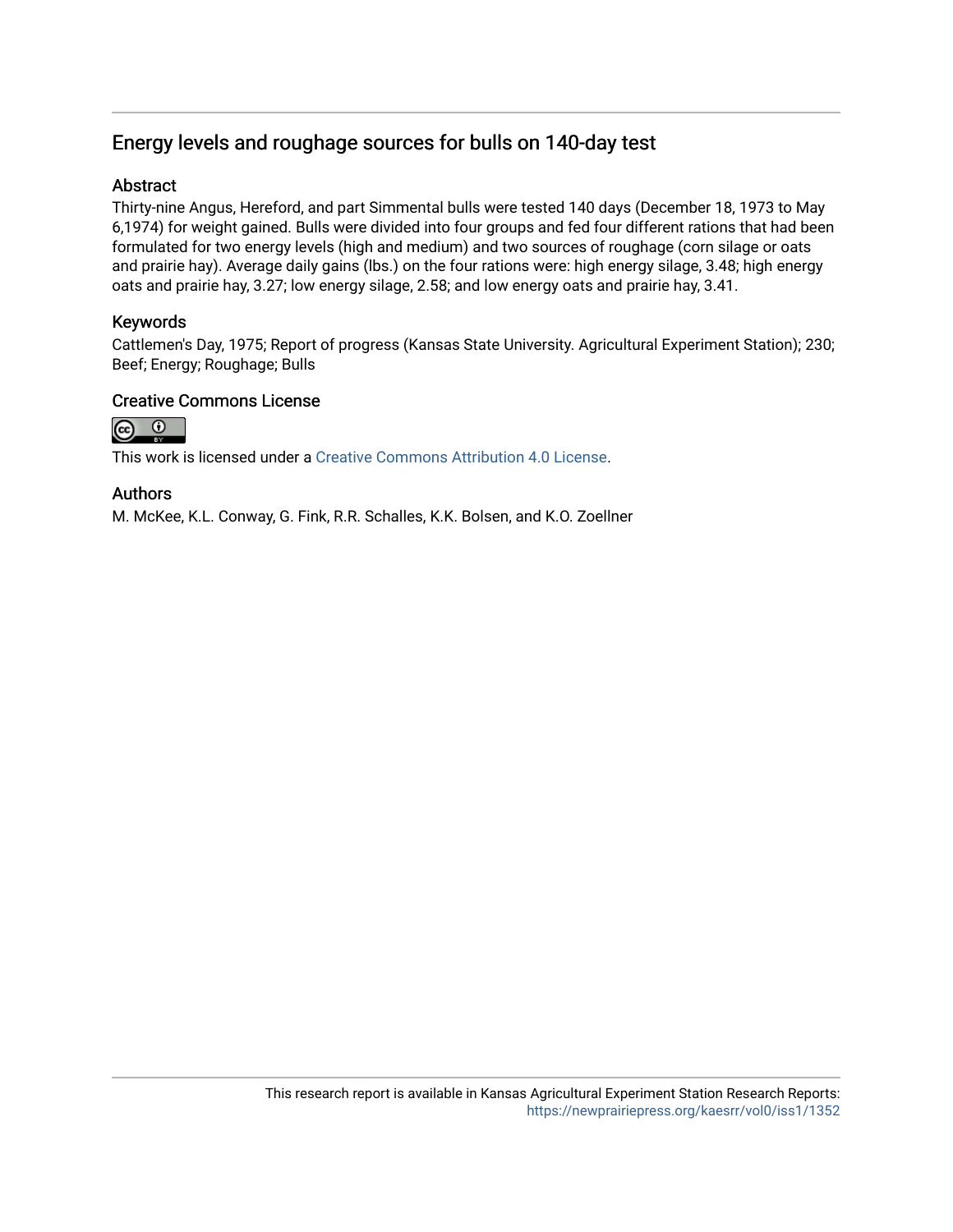

Energy Levels and Roughage Sources for Bulls on 140-Day Test

Miles McKee, K. L. Conway, G. Fink, R. R. Schalles, K. K. Bolsen, and K. O. Zoellner

#### Summary

Thirty-nine Angus, Hereford, and part Simmental bulls were tested 140 days (December 18, 1973 to May 6, 1974) for weight gained. Bulls were divided<br>into four groups and fed four different rations that had been formulated for two energy levels (high and medium) and two sources of roughage (corn silage or oats and prairie hay).

Average daily gains (lbs.) on the four rations were: high energy silage, 3.48; high energy oats and prairie hay, 3.27; low energy silage, 2.58; and low energy oats and prairie hay, 3.41.

#### Introduction

Each year many bulls are performance tested in Kansas to identify prospective herd sires with superior genetic material for beef production. Difference of opinion exists regarding management during the tests. Such things as feeds used in ration formulation and energy levels for gain are controversial.

This test compared two levels of energy and two sources of roughage in formulated rations for a 140-day test.

#### Experimental Procedure

Forty bulls (11 Angus, 6 Hereford, and 23 part Simmental) produced in the Kansas State University teaching herd and the cow confinement herd were randomly allotted by breed to four different rations (table 23.1). One bull was removed from the test during a brief pre-test period.

Prairie hay was chopped to two inch lengths so that all rations were completely mixed. Bulls were fed twice daily to consumption.

### Results

Bull performances are reported in table 23.3. Bulls on ration C gained at a lower rate than expected probably due to random error caused by poor gaining bulls. The test is being repeated.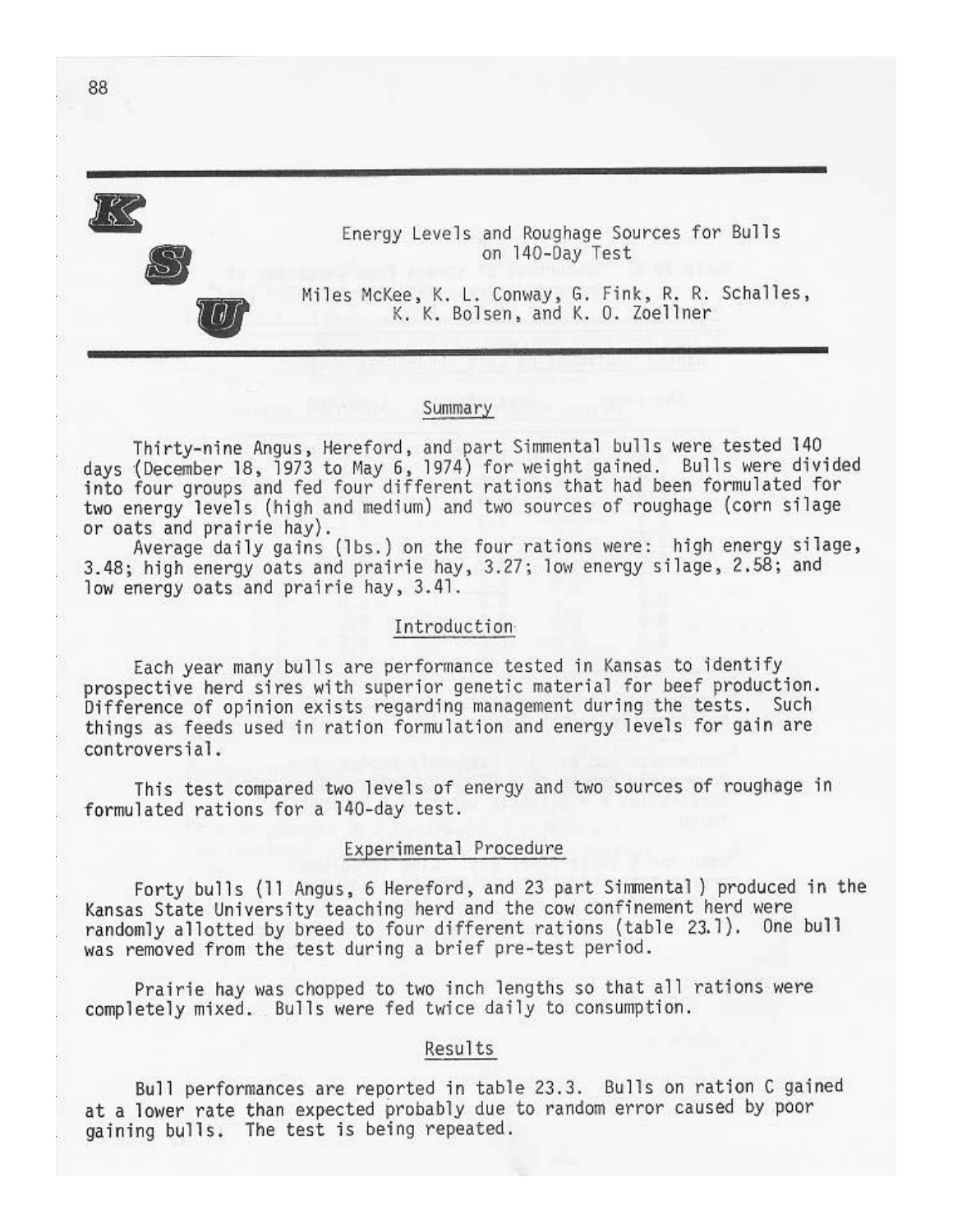|                     |      | Ration |      |      |
|---------------------|------|--------|------|------|
| Ingredient          | Α    | B      | C    | Ð    |
| Rolled milo         | 68.3 | 68.3   | 6.7  | 16.7 |
| Supplementb         | 16.7 | 16.7   | 16.7 | 16.7 |
| Corn silage         | 15.0 |        | 76.6 |      |
| Chopped prairie hay |      | 7.5    |      | 33.3 |
| Rolled oats         |      | 7.5    | --   | 33.3 |
|                     | 90.6 | 89.9   | 75.8 | 74.9 |
| $NE_{N}^{C}$        | 58.4 | 58.0   | 45.5 | 45.3 |

### Compositions<sup>a</sup> of rations for 140-day Weight-<br>gaining Test by Beef Bulls. Table 23.1.

aPercentage of feedstuffs on dry matter basis.

b<sub>Formulation given in table 23.2.</sub>

<sup>C</sup>Calculated.

| Ingredient<br>(lbs./ton) | A&B    |        | D      |  |
|--------------------------|--------|--------|--------|--|
| Soybean oil meal         | 1330.0 | 1686.0 | 1176.0 |  |
| Milo                     | 511.3  | 189.3  | 694.3  |  |
| Dicalcium phosphate      | 16.0   | 54.0   | 10.0   |  |
| Calcium carbonate        | 80.0   | 8.0    | 57.0   |  |
| Salt                     | 30.0   | 30.0   | 30.0   |  |
| Fat                      | 20.0   | 20.0   | 20.0   |  |
| Trace minerals           | 5.0    | 5.0    | 5.0    |  |
| Vitamin A                | 3.0    | 3.0    | 3.0    |  |
| Aurofac-10               | 4.7    | 4.7    | 4.7    |  |

|  | Table 23.2. Composition of Supplement Used with all Rations |  |  |  |
|--|-------------------------------------------------------------|--|--|--|
|  | in Weight-gaining Test.                                     |  |  |  |